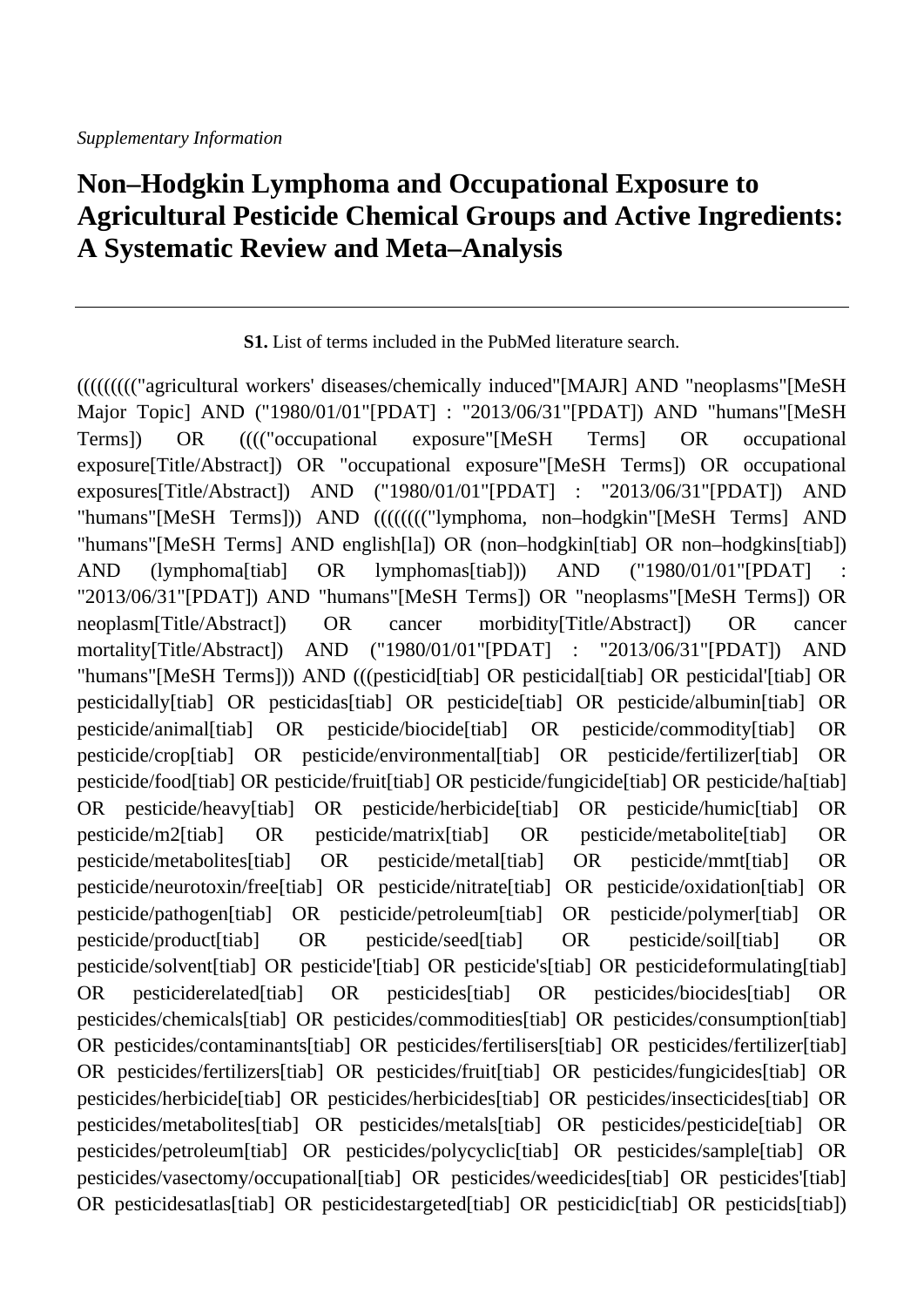OR "pesticides"[MeSH Terms] OR pesticides[nm] OR (insecticid[tiab] OR insecticidal[tiab] OR insecticidal/acaricidal[tiab] OR insecticidal/anthelmintic[tiab] OR insecticidal/antifeedant[tiab] OR insecticidal/irritant[tiab] OR insecticidal/larvicidal[tiab] OR insecticidal/narcotic[tiab] OR insecticidal'[tiab] OR insecticidal'b[tiab] OR insecticidally[tiab] OR insecticidation[tiab] OR insecticide[tiab] OR insecticide/acaricide[tiab] OR insecticide/antifeedant[tiab] OR insecticide/ascaricide[tiab] OR insecticide/atrazine[tiab] OR insecticide/fumigant[tiab] OR insecticide/fungicide[tiab] OR insecticide/herbicide[tiab] OR insecticide/kg[tiab] OR insecticide/lipid[tiab] OR insecticide/liter[tiab] OR insecticide/miticide[tiab] OR insecticide/mosquito[tiab] OR insecticide/nematicide[tiab] OR insecticide/nematocide[tiab] OR insecticide/organophosphrus[tiab] OR insecticide/pesticide/herbicide[tiab] OR insecticide/repellant[tiab] OR insecticide/repellent[tiab] OR insecticide'[tiab] OR insecticide's[tiab] OR insecticided[tiab] OR insecticideresistance[tiab] OR insecticideresistant[tiab] OR insecticides[tiab] OR insecticides/acaricides[tiab] OR insecticides/attract[tiab] OR insecticides/larvicides[tiab] OR insecticides/mn[tiab] OR insecticides/pesticides[tiab] OR insecticides/repellents[tiab] OR insecticides'[tiab] OR insecticidetreated[tiab] OR insecticidewise[tiab] OR insecticidial[tiab] OR insecticidic[tiab] OR insecticiding[tiab] OR insecticidity[tiab] OR insecticido[tiab]) OR "insecticides"[MeSH Terms] OR insecticides[nm] OR (herbicidal[tiab] OR herbicidally[tiab] OR herbicide[tiab] OR herbicide/binding[tiab] OR herbicide/dessicant[tiab] OR herbicide/fungicide[tiab] OR herbicide/g[tiab] OR herbicide/humic[tiab] OR herbicide/insect[tiab] OR herbicide/kg[tiab] OR herbicide/micelle[tiab] OR herbicide/ml[tiab] OR herbicide/mutation[tiab] OR herbicide/nematicide[tiab] OR herbicide/outcome[tiab] OR herbicide/pesticide[tiab] OR herbicide/substrate[tiab] OR herbicide/therapeutic[tiab] OR herbicide/tio2[tiab] OR herbicide's[tiab] OR herbicided[tiab] OR herbicideh[tiab] OR herbicideh/phytocide[tiab] OR herbicideinduced[tiab] OR herbicides[tiab] OR herbicides/chlorophenols[tiab] OR herbicides/desiccants[tiab] OR herbicides/fungicides[tiab] OR herbicides/pesticides[tiab] OR herbicides'[tiab] OR herbicidetolerant[tiab] OR herbicidies[tiab] OR herbicidin[tiab] OR herbicidins[tiab] OR herbicidovorans[tiab] OR herbicids[tiab]) OR (herbicides[nm] OR herbicidins[nm]) OR (fungicid[tiab] OR fungicidal[tiab] OR fungicidal/bactericidal[tiab] OR fungicidal/fungistatic[tiab] OR fungicidal/parasiticidal[tiab] OR fungicidally[tiab] OR fungicidals[tiab] OR fungicide[tiab] OR fungicide/algicide[tiab] OR fungicide/antioxidant[tiab] OR fungicide/bactericide[tiab] OR fungicide/disinfectant[tiab] OR fungicide/oomyceticide[tiab] OR fungicide/slimicide[tiab] OR fungicide's[tiab] OR fungicideal[tiab] OR fungicideinsensitive[tiab] OR fungicides[tiab] OR fungicides/herbicides[tiab] OR fungicides'[tiab] OR fungicidial[tiab] OR fungicidic[tiab] OR fungicidicus[tiab] OR fungicidin[tiab] OR fungicidine[tiab] OR fungicidity[tiab] OR fungicido[tiab] OR fungicidy[tiab])) AND ("1980/01/01"[PDAT] : "2013/06/31"[PDAT]) AND "humans"[MeSH Terms])) NOT News[Publication Type]) NOT Congresses[Publication Type]) NOT Review[Publication Type]) AND ("1980/01/01"[PDAT] : "2013/06/31"[PDAT]) AND "humans"[MeSH Terms]) NOT "child"[MeSH Terms] AND (("1980/01/01"[PDAT] : "2013/12/31"[PDAT]) AND "humans"[MeSH Terms]))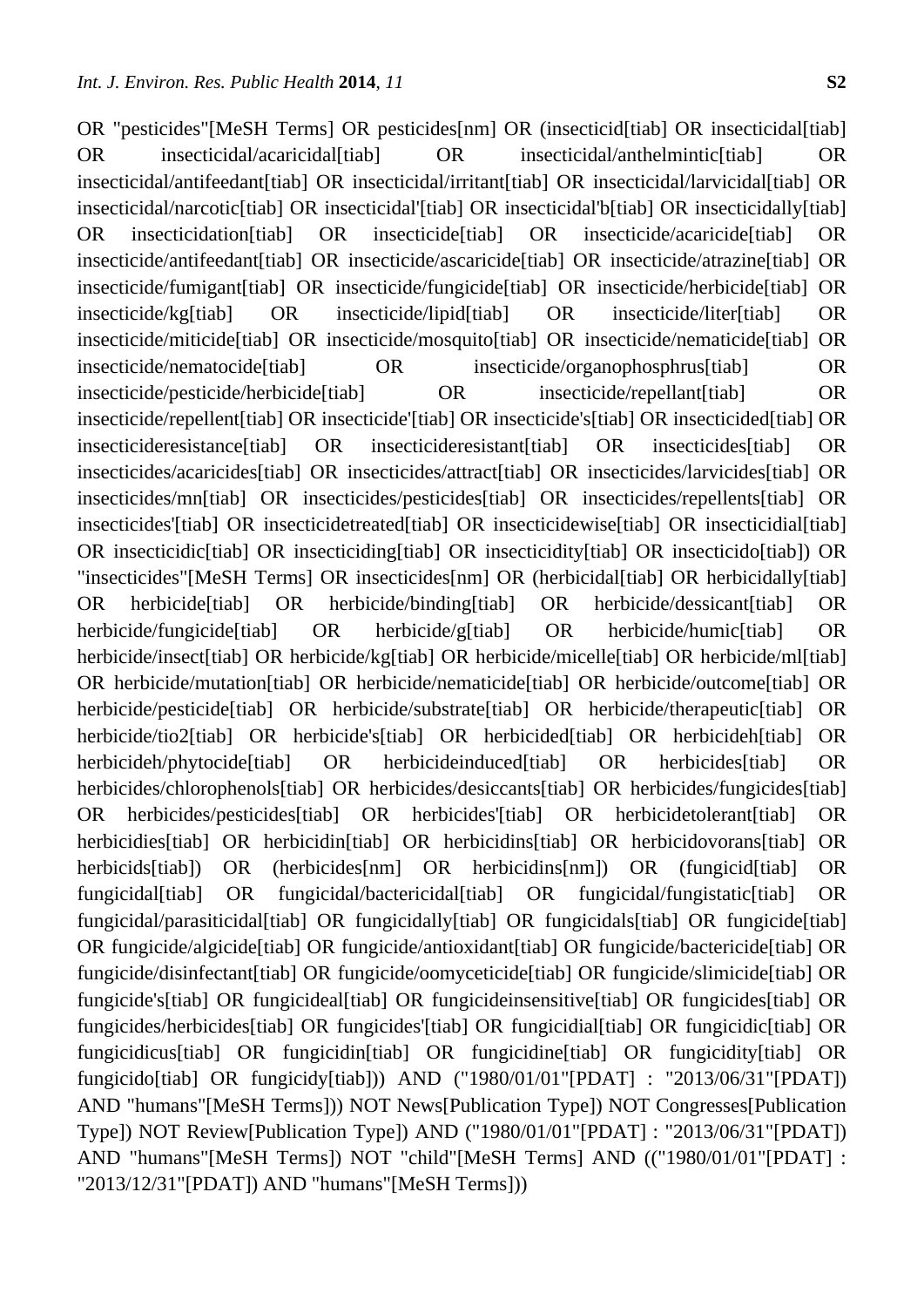**Figure S1.** Forest plots showing estimates of association between non–Hodgkin lymphoma and occupational, agricultural exposures to (**A**) phenoxy herbicides, (**B**) 2,4–D, (C) MCPA, (**D**) glyphosate, (**E**) organochlorine insecticides, and (**F**) DDT.

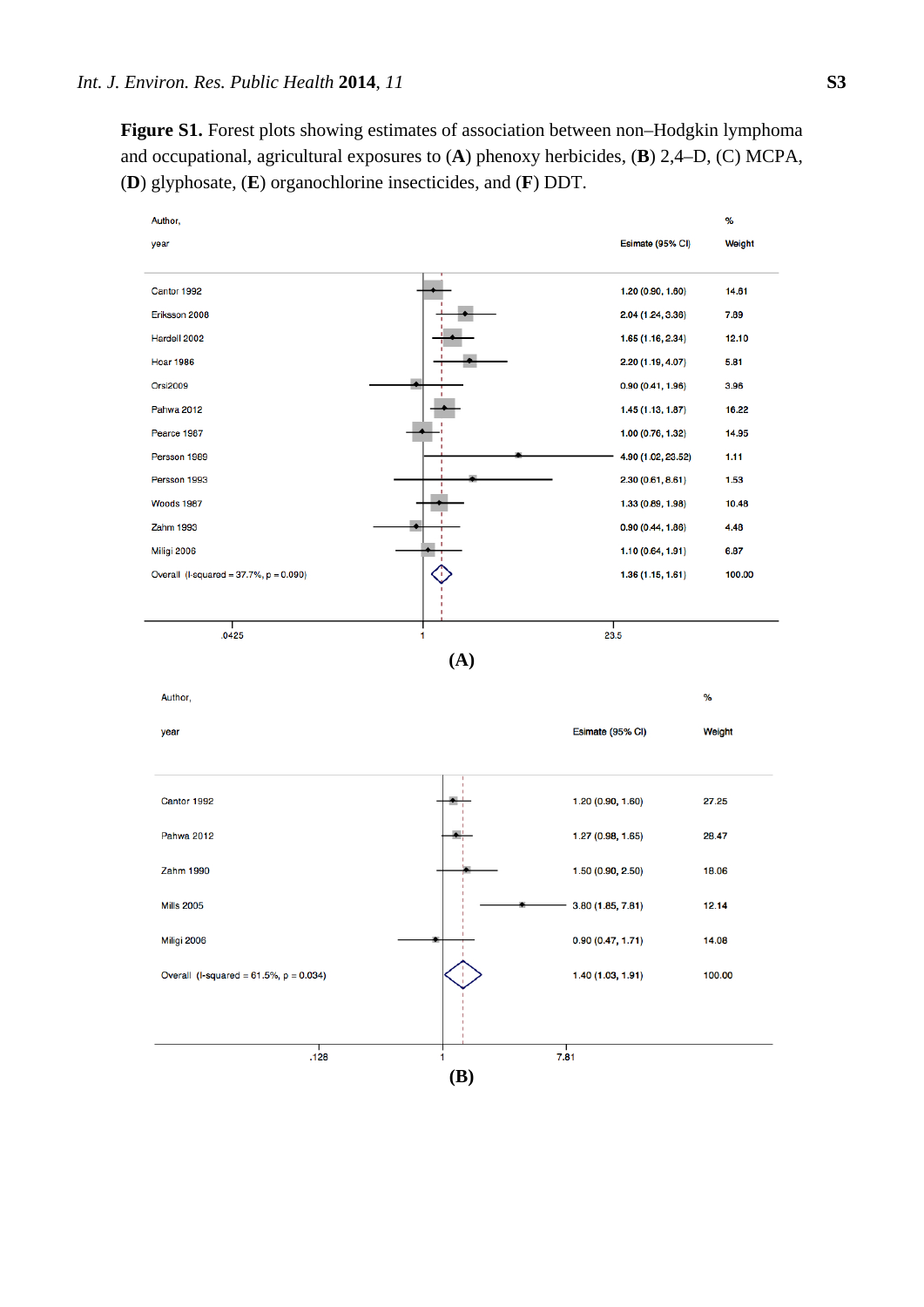

**Figure S1.** *Cont.*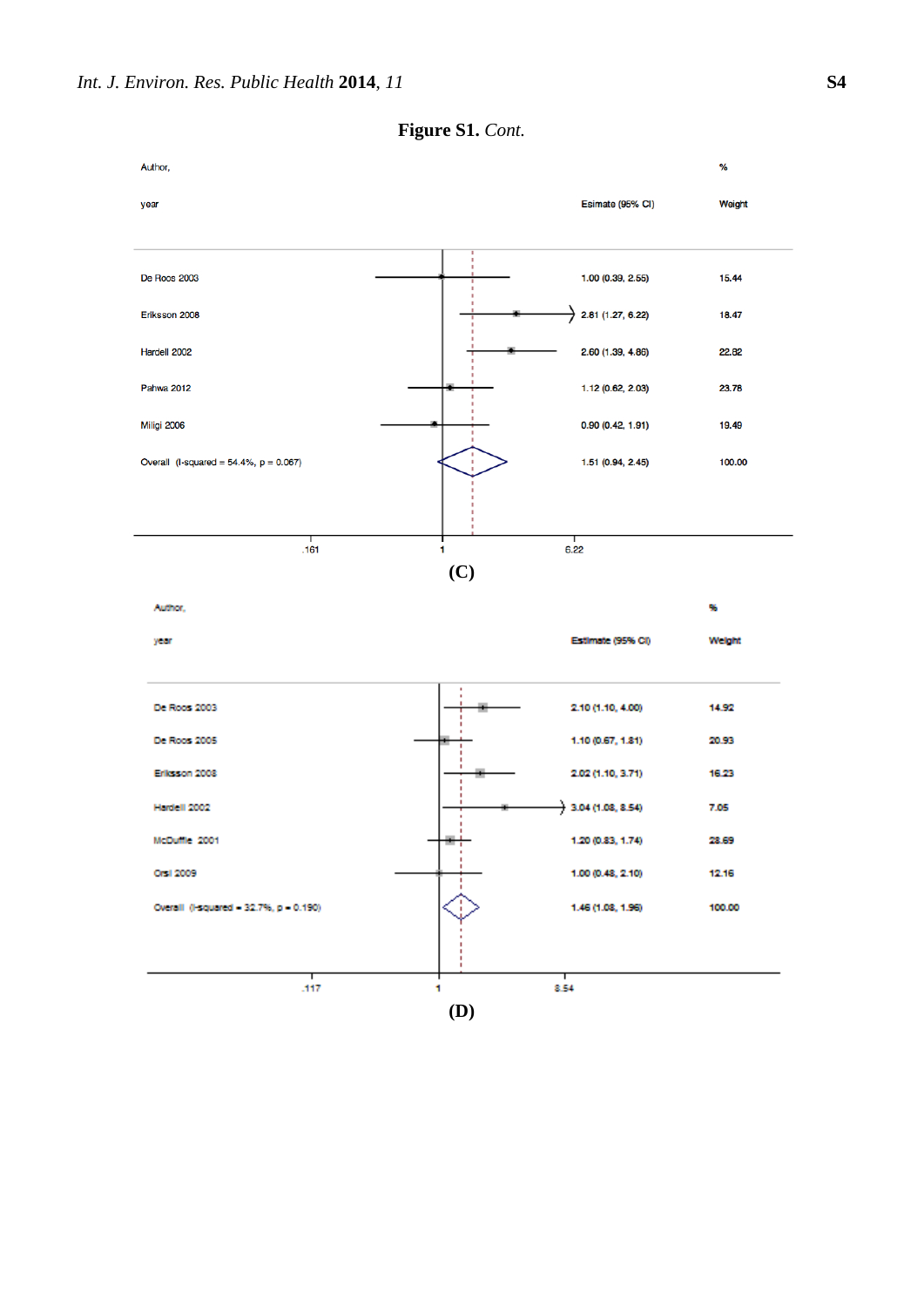

**Figure S1.** *Cont.* 

Notes: 2,4–D, 2,4–Dichlorophenoxyacetic acid; 2,4,5–T, 2,4,5–Trichlorophenoxyacetic acid; DDT, dichlorodiphenyltrichloroethane; MCPA, 2–methyl–4–chlorophenoxyacetic acid.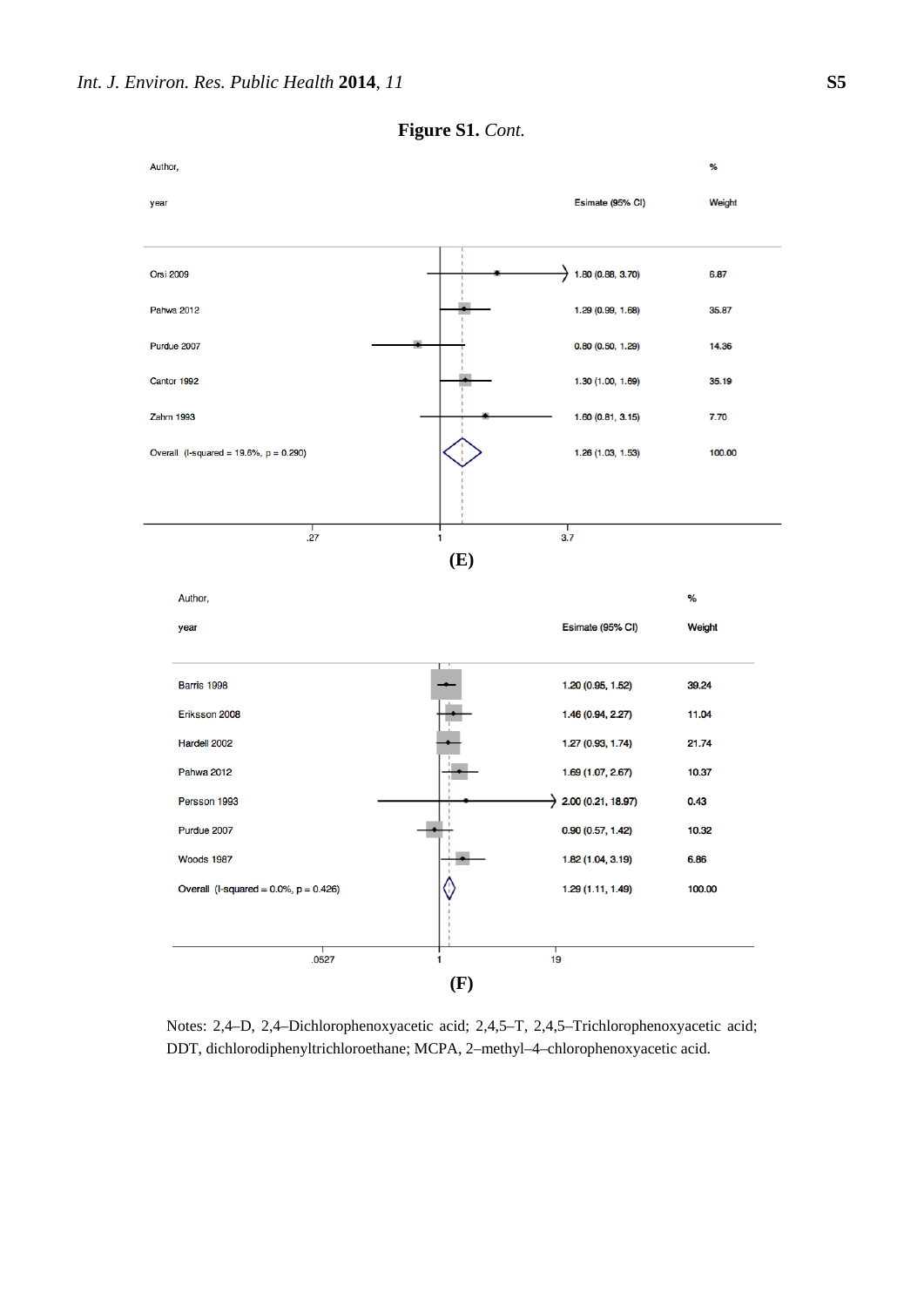| <b>Chemical</b>             | Meta relative risk, 95% CI | ${\bf I}^2$ | <b>Papers contributing</b> |
|-----------------------------|----------------------------|-------------|----------------------------|
| <b>Male only population</b> |                            |             |                            |
| Amide herbicides            | $1.7, 0.7 - 3.8$           | 64.0%       | [1,2]                      |
| Glyphosate                  | $1.7, 1.0 - 2.9$           | 52.7%       | $[3-5]$                    |
| Phenoxy herbicides          | $1.4, 1.1 - 1.6$           | 44.1%       | $[1,2,4,6-8]$              |
| $2,4-D$                     | $1.3, 1.2 - 1.5$           | 0.0%        | [1,6,9]                    |
| <b>MCPA</b>                 | $1.5, 0.8 - 2.7$           | 56.6%       | [3,4,6]                    |
| Benzoic acid herbicides     | $1.3, 0.9 - 1.9$           | 0.0%        | [1,2]                      |
| Trifluralin                 | $1.0, 0.6 - 1.5$           | 0.0%        | [3,5]                      |
| Triazine herbicides         | $1.5, 0.70 - 3.4$          | 73.5%       | [1,2]                      |
| OP insecticides             | $1.7, 1.3 - 2.1$           | 39.2%       | [6, 10]                    |
| Diazinon                    | $1.7, 1.2 - 2.3$           | 0.0%        | [5,10]                     |
| Malathion                   | $1.8, 1.4 - 2.2$           | 0.0%        | [6, 10]                    |
| Carbamate insecticides      | $1.8, 1.3 - 2.4$           | 0.0%        | [5, 11]                    |
| OC insecticides             | $1.3, 1.1 - 1.6$           | 0.0%        | [1,6]                      |
| <b>DDT</b>                  | $1.3, 1.1 - 1.5$           | 27.3%       | [4,6,8,12]                 |
| Aldrin                      | $1.4, 0.2 - 11.1$          | 92.0%       | [3,5]                      |
| Chlordane                   | $1.3, 0.9 - 1.7$           | 0.0%        | [3,5,8]                    |
| Lindane                     | $1.9, 1.2 - 2.9$           | 38.0%       | [5, 13, 14]                |
| Male and female population  |                            |             |                            |
| Phenoxy herbicides          | $1.6, 1.0 - 2.5$           | 42.2%       | $[15-19]$                  |
| $2,4-D$                     | $1.8, 0.5 - 7.5$           | 88.3%       | [19,20]                    |
| <b>MCPA</b>                 | $1.6, 0.5 - 4.8$           | 76.0%       | [15, 19]                   |
| OC insecticides             | $1.2, 0.5 - 2.5$           | 70.4%       | [16,21]                    |
| <b>DDT</b>                  | $1.2, 0.8 - 1.7$           | 18.0%       | [15, 18, 21]               |

Table S1. Results of the sensitivity analysis of the effects of gender on the meta– analytic relative risk estimates of association between non–Hodgkin lymphoma and occupational exposure to agricultural pesticides

Notes: 2,4–D, 2,4–Dichlorophenoxyacetic acid; DDT, dichlorodiphenyltrichloroethane; MCPA, 2–methyl–4–chlorophenoxyacetic acid; NHL, OC, Organochlorine; OP; Organophosphorus.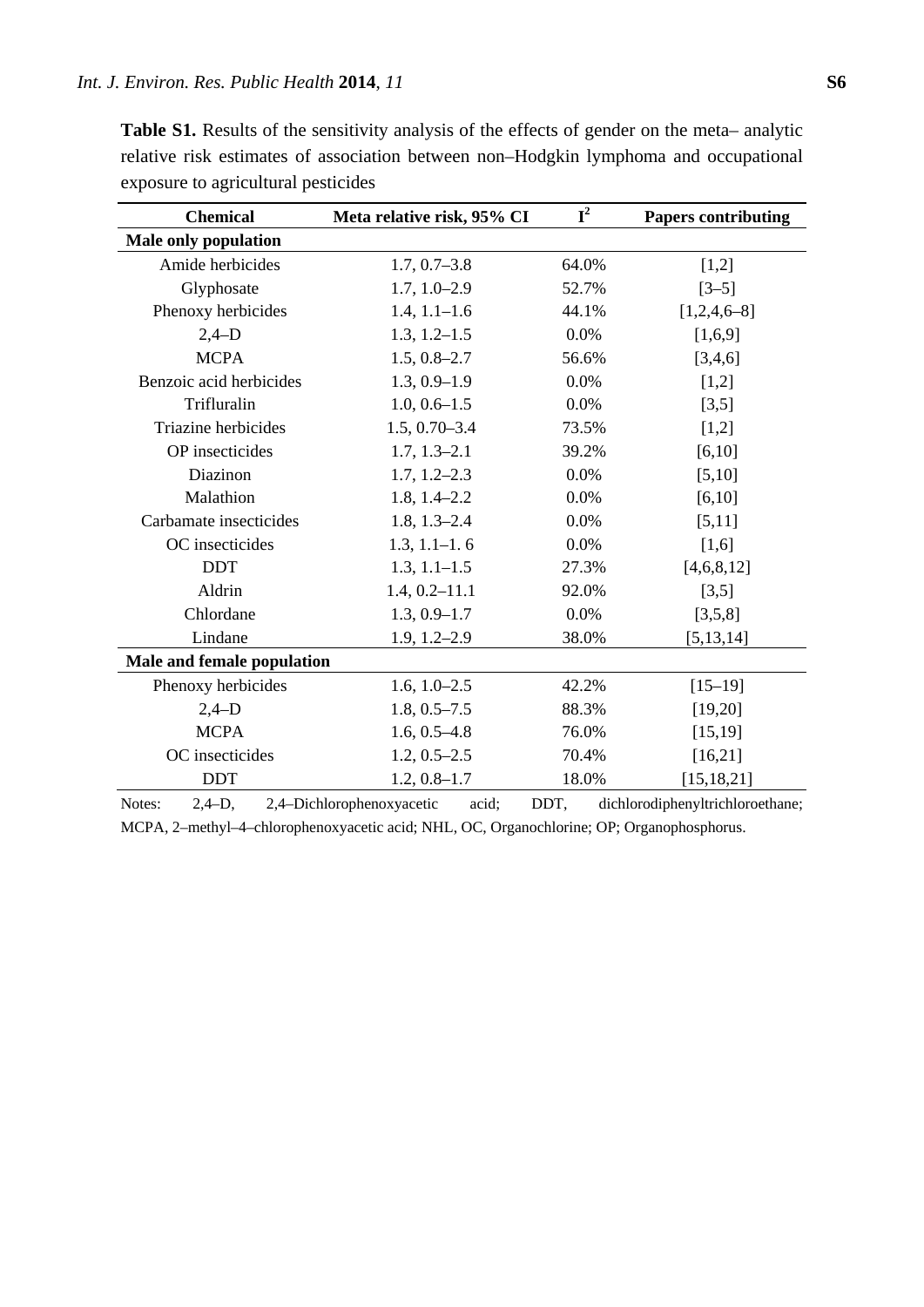**Table S2.** Results of the sensitivity analysis of the effects of study design on the meta–analytic relative risk estimates of association between non–Hodgkin lymphoma and occupational exposure to agricultural pesticides, with contributing estimates restricted to case–control studies.

| <b>Chemical</b>             | Meta relative risk, 95% CI | $\mathbf{I}^2$ | <b>Paper contributing</b> |
|-----------------------------|----------------------------|----------------|---------------------------|
| Glyphosate                  | $1.6, 1.1 - 2.2$           | 36.6%          | $[3 - 5, 15, 16]$         |
| Organochlorine insecticides | $1.3, 1.1 - 1.6$           | $0.0\%$        | [1,6,16,22]               |
| Aldrin                      | $1.4, 0.2 - 11.1$          | 92.0%          | [3,5]                     |
| Chlordane                   | $1.3, 0.9 - 1.7$           | $0.0\%$        | [3,5,8]                   |
| DDT                         | $1.3, 1.1 - 1.6$           | $0.0\%$        | [4,6,8,12,15,18]          |
| Lindane                     | $1.9, 1.2 - 2.9$           | 38.0%          | [5, 13, 14]               |

Notes: DDT; dichlorodiphenyltrichloroethane.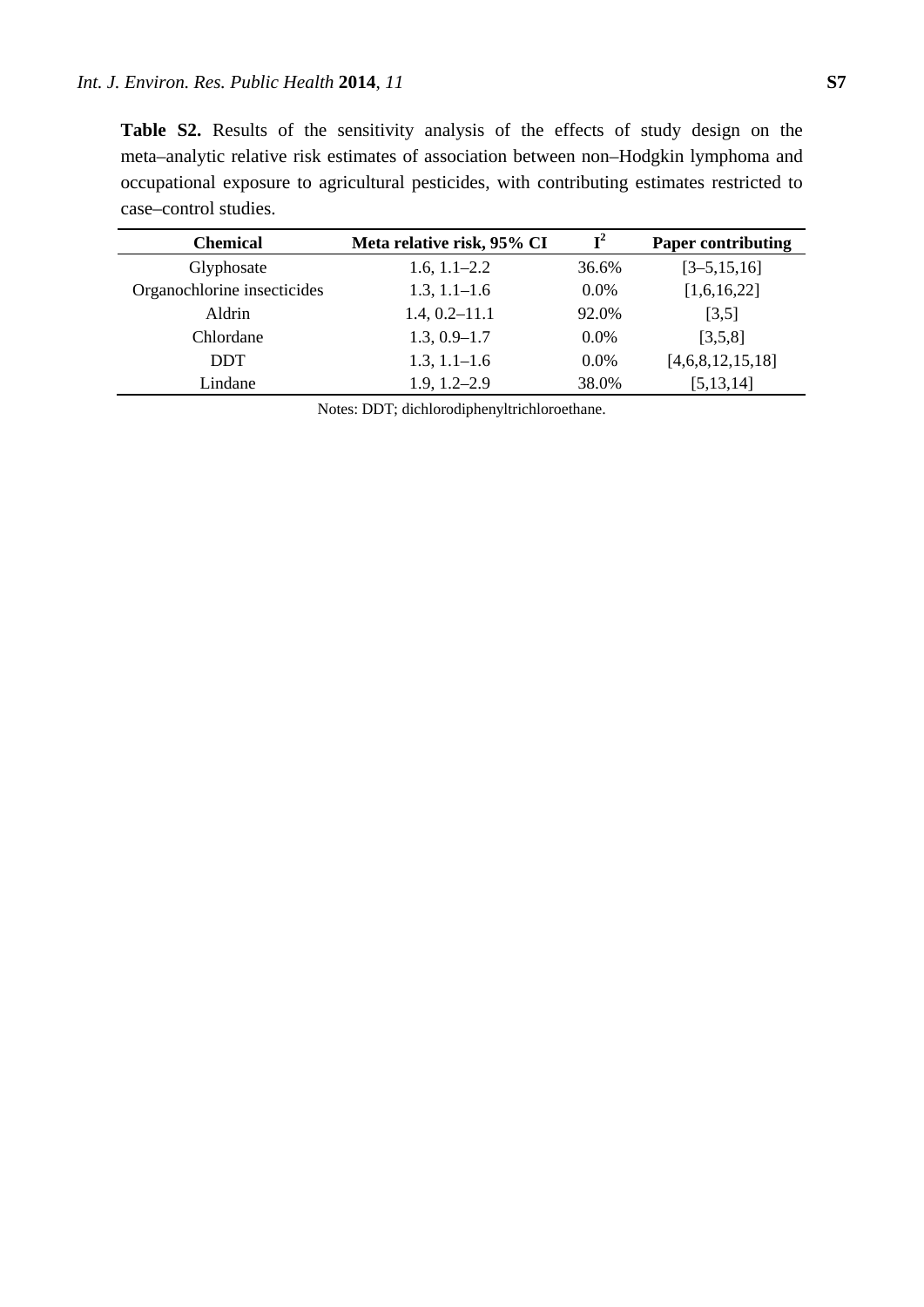| <b>Chemical</b>               | Meta relative risk, 95% CI | $\overline{\mathbf{I}^2}$ | <b>Papers contributing</b> |
|-------------------------------|----------------------------|---------------------------|----------------------------|
| Diagnosis period 1975-1989    |                            |                           |                            |
| $2,4-D$                       | $1.8, 1.0 - 3.1$           | 76.6%                     | [1,9,20]                   |
| Amide herbicides              | $1.4, 0.8 - 2.3$           | 43.2%                     | [1,2,22]                   |
| Glyphosate                    | $2.3, 1.4 - 4.0$           | 0.0%                      | [3,4]                      |
| <b>MCPA</b>                   | $1.7, 0.7 - 4.4$           | 63.8%                     | [3,4]                      |
| Phenoxy herbicides            | $1.4, 1.1 - 1.7$           | 44.9%                     | [1,2,4,7,8,17,18,22]       |
| Triazine herbicides           | $1.4, 0.9 - 2.2$           | 47.3%                     | [1,2,23]                   |
| Carbamate insecticides        | $1.6, 1.1 - 2.4$           | 0.0%                      | [11,22]                    |
| OC insecticides               | $1.3, 1.0 - 1.7$           | 0.0%                      | [1,22]                     |
| OP insecticides               | $1.5, 1.2 - 1.8$           | 0.0%                      | [10,22]                    |
| Diazinon                      | $1.6, 1.2 - 2.2$           | 0.0%                      | [10,20]                    |
| Chlordane                     | $1.5, 1.0 - 2.5$           | 0.0%                      | [3,8]                      |
| Trifluralin                   | $0.9, 0.6 - 1.3$           | 0.0%                      | [3,20,22]                  |
| Malathion                     | $1.6, 1.3 - 2.1$           | 0.0%                      | [10,20]                    |
| <b>DDT</b>                    | $1.3, 1.1 - 1.5$           | 0.0%                      | [4,8,12,18]                |
| Lindane                       | $2.0, 0.9 - 4.4$           | 65.0%                     | [13, 14]                   |
| Diagnosis period in the 1990s |                            |                           |                            |
| $2,4-D$                       | $1.6, 0.8 - 3.1$           | 79.3%                     | [6, 19, 20]                |
| Glyphosate                    | $1.5, 1.0 - 2.1$           | 41.1%                     | [4,5,15,24]                |
| <b>MCPA</b>                   | $1.6, 0.9 - 2.9$           | 61.9%                     | [4,6,15,19]                |
| Phenoxy herbicides            | $1.5, 1.3-1.8$             | 0.5%                      | [4,6,15,19]                |
| Trifluralin                   | $1.0, 0.6 - 1.6$           | 0.0%                      | [5,20]                     |
| Aldrin                        | $1.5, 0.2 - 10.1$          | 90.0%                     | [5,21]                     |
| Chlordane                     | $0.9, 0.6 - 1.4$           | 42.2%                     | [5,21]                     |
| Diazinon                      | $1.5, 1.0 - 2.4$           | 0.0%                      | [5,20]                     |
| <b>DDT</b>                    | $1.3, 1.0 - 1.6$           | 25.4%                     | [4,6,15,21]                |
| Lindane                       | $1.9, 1.1 - 3.2$           | 46.6%                     | [5, 14, 21]                |
| Malathion                     | $1.9, 1.5 - 2.5$           | 0.0%                      | [6,20]                     |
| OC insecticides               | $1.1, 0.7 - 1.7$           | 66.2%                     | [6,21]                     |
| Diagnosis period in the 2000s |                            |                           |                            |
| Glyphosate                    | $1.3, 0.9 - 2.0$           | 31.8%                     | [15, 16, 24]               |
| Phenoxy herbicides            | $1.4, 0.7 - 3.2$           | 66.7%                     | [15, 16]                   |
| Lindane                       | $2.0, 0.8 - 5.0$           | 70.6%                     | [14, 21]                   |
| OC insecticides               | $1.2, 0.5 - 2.5$           | 70.4%                     | [16,21]                    |

**Table S3.** Results of the sensitivity analysis of the effects of diagnosis period on the meta– analytic relative risk estimates of association between non–Hodgkin lymphoma and occupational exposure to agricultural pesticides

Notes: 2,4–D, 2,4–Dichlorophenoxyacetic acid; DDT, dichlorodiphenyltrichloroethane; MCPA, 2–methyl–4–chlorophenoxyacetic acid; NHL, OC, Organochlorine; OP; Organophosphorus; <sup>1</sup>The first, second, and third editions of the International classification of diseases for oncology were introduced in 1976, 1990, and 2000, respectively.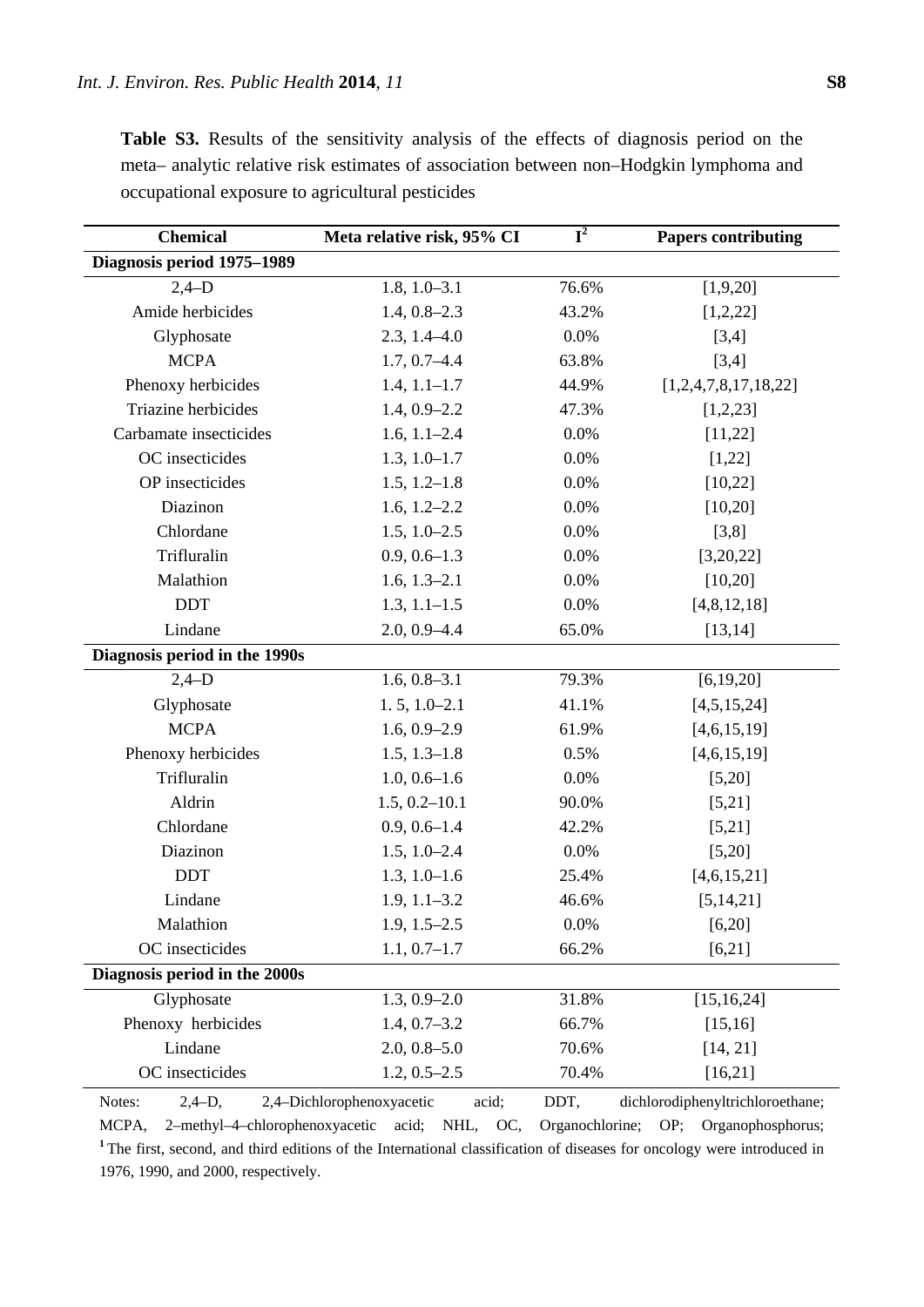| <b>Chemical</b>        | Meta risk ratio estimate,<br>95% CI                                         | $\mathbf{I}^2$ | <b>Papers contributing</b> |
|------------------------|-----------------------------------------------------------------------------|----------------|----------------------------|
|                        | Only papers that report results from studies conducted in North America     |                |                            |
| Glyphosate             | $1.3, 1.0 - 1.8$                                                            | 26.7%          | [3,5,24]                   |
| Phenoxy                | $1.4, 1.1 - 1.6$                                                            | 12.9%          | [1,2,6,8,22]               |
| herbicides             |                                                                             |                |                            |
| $2,4-D$                | $1.5, 1.1 - 2.1$                                                            | 66.5%          | [1,6,9,20]                 |
| <b>MCPA</b>            | $1.1, 0.7-1.8$                                                              | 0.0%           | [3,6]                      |
| <b>DDT</b>             | $1.3, 1.0 - 1.7$                                                            | 45.1%          | [6,8,12,21]                |
| OC insecticides        | $1.2, 1.0 - 1.5$                                                            | 24.7%          | [1,6,21,22]                |
| OP insecticides        | $1.6, 1.3 - 2.0$                                                            | 15.1%          | [6,10,22]                  |
| Lindane                | $1.5, 1.2 - 1.9$                                                            | 0.0%           | [5, 13, 21]                |
|                        | Only papers that report results from studies conducted in the United States |                |                            |
| $2,4-D$                | $1.8, 1.0 - 3.1$                                                            | 76.6%          | [1,6,9,20]                 |
| Amide                  | $1.4, 0.8 - 2.3$                                                            | 43.2%          | [1,2,22]                   |
| herbicides             |                                                                             |                |                            |
| Glyphosate             | $1.5, 0.8 - 2.8$                                                            | 58.5%          | [3,24]                     |
| Phenoxy                | $1.3, 1.0 - 1.7$                                                            | 27.1%          | [1,2,8,22]                 |
| herbicides             |                                                                             |                |                            |
| Trifluralin            | $0.9, 0.6 - 1.3$                                                            | 0.0%           | [3,20,22]                  |
| Triazine<br>herbicides | $1.4, 0.9 - 2.2$                                                            | 47.3%          | [1,2,22]                   |
| Aldrin                 | $0.5, 0.4 - 0.8$                                                            | 0.0%           | [3,21]                     |
| Carbamate              | $1.6, 1.1 - 2.4$                                                            | 0.0%           |                            |
| insecticides           |                                                                             |                | [22, 23]                   |
| Chlordane              | $1.1, 0.7-2.0$                                                              | 55.0%          | [3,8,21]                   |
| <b>DDT</b>             | $1.2, 0.9 - 1.7$                                                            | 44.8%          | [8, 12, 21]                |

Table S4. Results of the sensitivity analysis of the effects of geographic region on the meta-analytic relative risk estimates of association between non Hodgkin lymphoma and occupational exposure to agricultural pesticides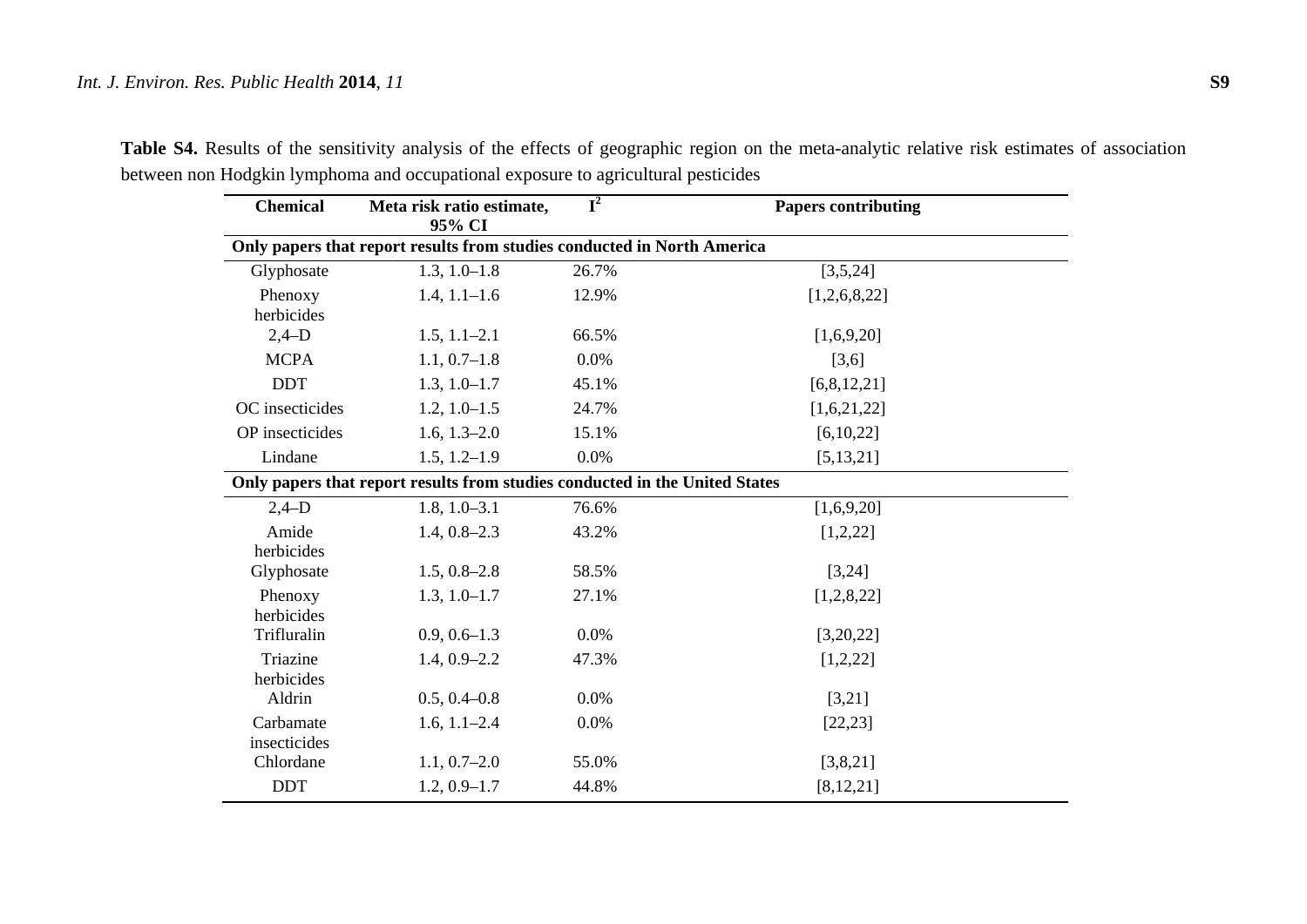| <b>Chemical</b>       | Meta risk ratio estimate,<br>95% CI                                          | $\overline{\mathbf{I}^2}$ | <b>Papers contributing</b>                             |
|-----------------------|------------------------------------------------------------------------------|---------------------------|--------------------------------------------------------|
|                       | Only papers that report results from studies conducted in the United States  |                           |                                                        |
| Diazinon              | $1.6, 1.2 - 2.2$                                                             | $0.0\%$                   | [10,20]                                                |
| Lindane               | $1.4, 1.1 - 1.9$                                                             | $0.0\%$                   | [13,21]                                                |
| Malathion             | $1.6, 1.3 - 2.1$                                                             | 0.0%                      | [10,20]                                                |
| OC insecticides       | $1.2, 0.8 - 1.7$                                                             | 47.5%                     | [1,21,22]                                              |
| OP insecticides       | $1.5, 1.2 - 1.8$                                                             | 0.0%                      | [10, 22]                                               |
|                       | Only papers that report results from studies conducted in European countries |                           |                                                        |
| Glyphosate            | $1.7, 1.0 - 3.1$                                                             | 42.8%                     | [4, 15, 16]                                            |
| Phenoxy<br>herbicides | $1.6, 1.2 - 2.1$                                                             | 29.1%                     | $[4, 15 - 19]$                                         |
| <b>MCPA</b>           | $1.9, 0.9 - 3.8$                                                             | 64.8%                     | [4, 15, 19]                                            |
|                       | Only papers that report results from studies conducted in Sweden             |                           |                                                        |
| Glyphosate            | $2.2, 1.3 - 3.8$                                                             | $0.0\%$                   | [4, 15]                                                |
| <b>MCPA</b>           | $2.7, 1.6 - 4.4$                                                             | 0.0%                      | [4, 15]                                                |
| Phenoxy<br>herbicides | $1.9, 1.4 - 2.4$                                                             | 0.0%                      | [4,15,17,18]                                           |
| <b>DDT</b>            | $1.3, 1.0 - 1.7$                                                             | $0.0\%$                   | [4, 15, 18]                                            |
| $N$ otos $\cdot$      | 24D<br>2.4 Dichlorophonovygootic                                             |                           | <b>DDT</b><br>dichlorodinhanyltrichloroathana<br>aoid: |

**Table S4.** *Cont.* 

Notes: 2,4–D, 2,4–Dichlorophenoxyacetic acid; DDT, dichlorodiphenyltrichloroethane;

MCPA, 2–methyl–4–chlorophenoxyacetic acid; NHL, OC, Organochlorine; OP; Organophosphorus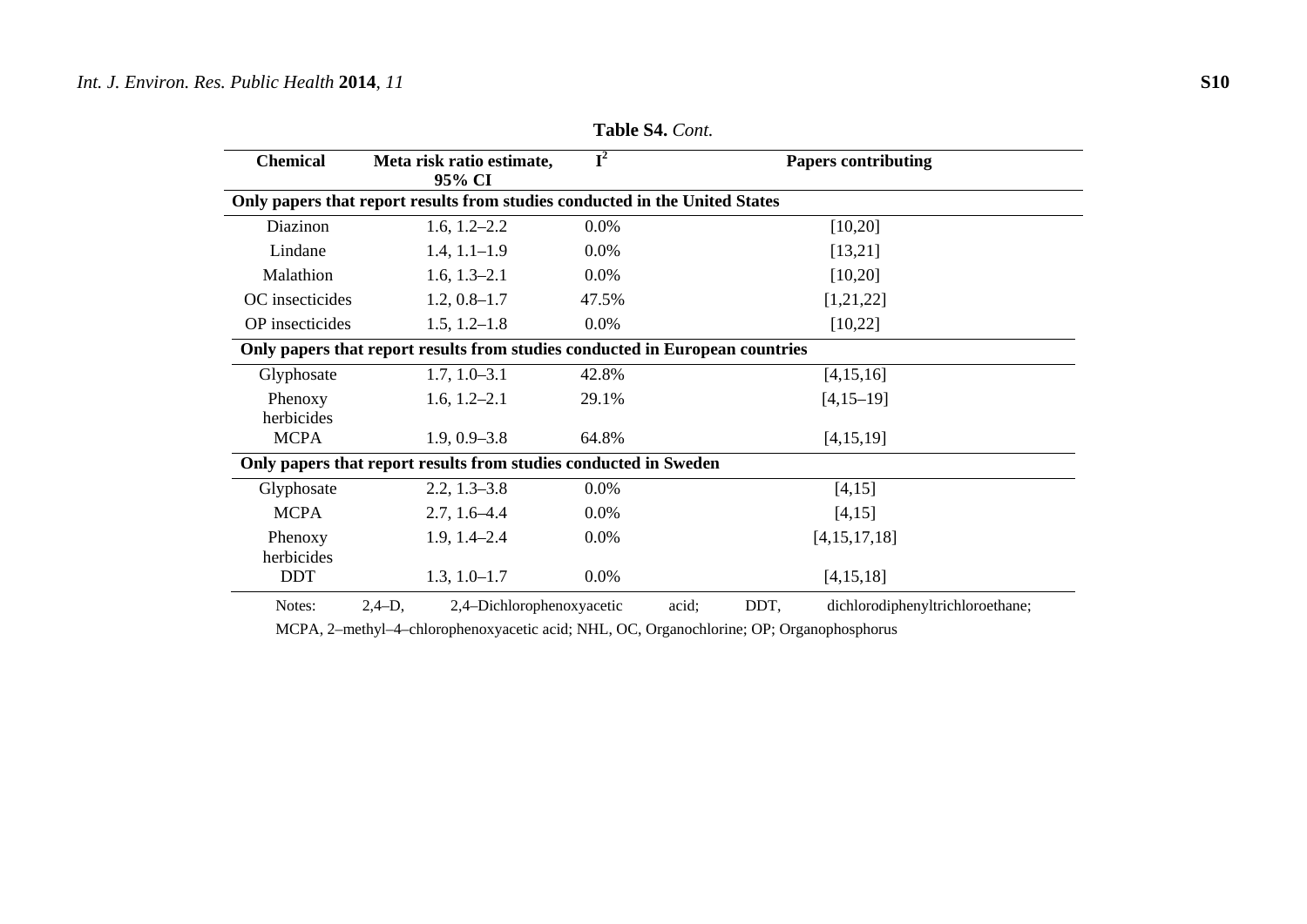## *Int. J. Environ. Res. Public Health* **2014**, *11* **S11**

**Table S5.** Results of the sensitivity analysis of the effects of control source on the meta– analytic relative risk estimates of association between non–Hodgkin lymphoma and occupational exposure to agricultural pesticides, with contributing estimates restricted to those from population–based case–control studies.

| <b>Chemical</b>              | Meta risk ratio estimate, 95%<br>CI | $\mathbf{T}^2$ | <b>Papers contributing</b> |
|------------------------------|-------------------------------------|----------------|----------------------------|
| <b>HERBICIDES</b>            |                                     |                |                            |
| Amide herbicides             | $1.4, 0.8 - 2.3$                    | 43.2%          | [1,2,22]                   |
| Glyphosate                   | $1.7, 1.2 - 2.6$                    | 39.0%          | [3,4,5,15]                 |
| Phenoxy herbicides           | $1.5, 1.2 - 1.7$                    | 20.7%          | $[1,2,4,6,8,15,17-19,22]$  |
| Triazine herbicides          | $1.4, 0.9 - 2.2$<br>47.3%           |                | [1,2,22]                   |
| <b>INSECTICIDES</b>          |                                     |                |                            |
| Organochlorine insecticides  | $1.2, 1.0 - 1.5$                    | 24.7%          | [1,6,21,22]                |
| Organophosphate insecticides | $1.6, 1.4 - 1.8$                    | $0.0\%$        | [1,6,10,22]                |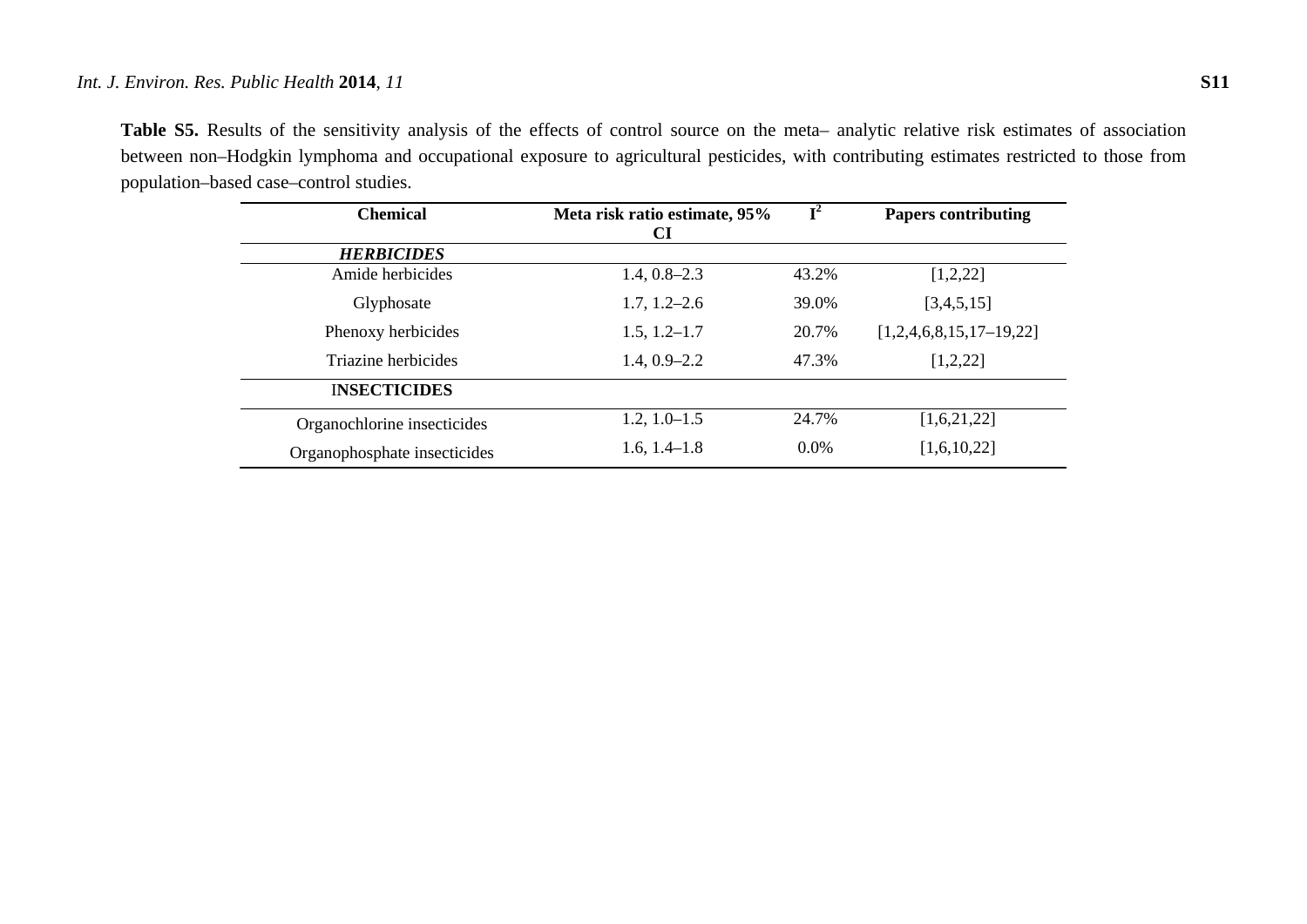## *Int. J. Environ. Res. Public Health* **2014**, *11* **S12**

| <b>Chemical</b>      | Meta estimate, 95% CI | ${\bf I}^2$ | <b>Change</b>                                                                                           | <b>Papers contributing</b> |
|----------------------|-----------------------|-------------|---------------------------------------------------------------------------------------------------------|----------------------------|
| <b>HERBICIDES</b>    |                       |             |                                                                                                         |                            |
| Alachlor             | $0.9, 0.6 - 1.5$      | 69.7%       | Use Cantor 1992 [1] instead of De Roos 2003 [3]                                                         | [1,25]                     |
| Glyphosate           | $1.3, 1.0 - 1.7$      | 18.2%       | Use Cantor 1992 [1] instead of De Roos 2003 [3]                                                         | [1,24]                     |
| $2,4-D$              | $1.3, 0.8 - 2.1$      | 82.5%       | Use De Roos 2003 [3] instead of Cantor 1992 [1] and Zahm 1990 [9]                                       | [3,6,19,20]                |
| Carbamate herbicides | $1.2, 0.5 - 2.6$      | 24.8%       | Use Cantor 1992 [1] and Hoar 1986 [2] instead of Zheng 2001 [11]                                        | [1,2,16,22]                |
| Trifluralin          | $1.1, 0.7-1.8$        | 40.0%       | Use Cantor 1992 [1] and Hoar 1986 [2] instead of De Roos 2003[3]                                        | [1,2,5,20,22]              |
| <b>INSECTICIDES</b>  |                       |             |                                                                                                         |                            |
| OP insecticides      | $1.7, 1.4 - 2.0$      | $0.0\%$     | Use Cantor 1992 [1] instead of Waddell 2001 [10]                                                        | [1,6,16,22]                |
| Diazinon             | $1.5, 1.1 - 2.1$      | $0.0\%$     | Use Cantor 1992 [1] instead of Waddell 2001 [10]                                                        | [1,3,5,20]                 |
| Diazinon             | $1.7, 1.2 - 2.4$      | 0.0%        | Use De Roos 2003 [3] instead of Cantor 1992 [1] and instead of Waddell<br>2001 [10]                     | [3,5,20]                   |
| Dimethoate           | $1.2, 0.7-2.0$        | $0.0\%$     | Use De Roos 2003 [3] instead of Waddell 2001 [10]                                                       | [3,5]                      |
| Malathion            | $1.7, 1.3 - 2.2$      | 13.5%       | Use Cantor 1992 [1] (use of malathion on animals) instead of Waddell<br>2001 [10] or De Roos 2003 [3]   | [1,6,20]                   |
| Malathion            | $1.8, 1.4 - 2.4$      | $0.0\%$     | Use Cantor 1992 [1] (use of malathion on crops) instead of Waddell 2001<br>$[10]$ or De Roos 2003 $[3]$ | [1,6,20]                   |
| Malathion            | $1.6, 1.2 - 2.3$      | 37.2%       | Use De Roos 2003 [3] instead of Waddell 2001 [10] and Cantor 1992 [1]                                   | [3,6,20]                   |
| Carbaryl             | $1.9, 1.3 - 2.9$      | $0.0\%$     | Use Cantor 1992 [1] instead of Zheng 2001 [11]                                                          | [1,5]                      |
| Carbaryl             | $1.5, 0.7-3.1$        | 64.7%       | Use De Roos 2003 [3] instead of Cantor 1992 [1] or Zheng 2001 [11]                                      | [3,5]                      |
| Carbofuran           | $1.1, 0.7-1.8$        | $0.0\%$     | Use Cantor 1992 [1] instead of Zheng 2001 [11]                                                          | [1,5]                      |

Table S6. Results of the sensitivity analysis of the effects of paper contributing on the meta- analytic relative risk estimates of association between non–Hodgkin lymphoma and occupational exposure to agricultural pesticides.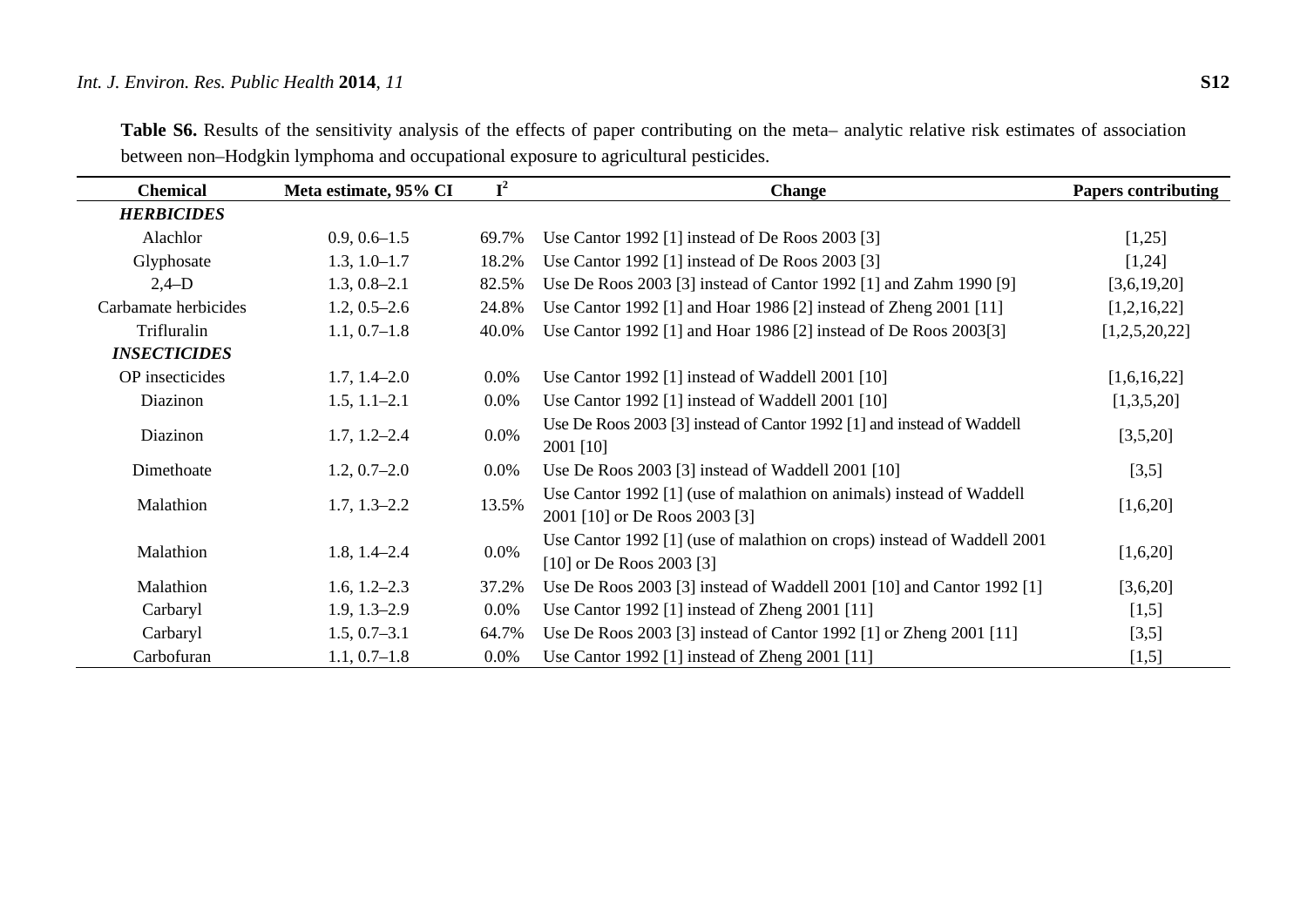| <b>Chemical</b>    | Meta estimate, 95% CI     | $I^2$         | <b>Change</b>                                                                                         | <b>Papers contributing</b> |
|--------------------|---------------------------|---------------|-------------------------------------------------------------------------------------------------------|----------------------------|
| Carbofuran         | $1.1, 0.6 - 2.0$          | 23.0%         | Use De Roos 2003 [3] instead of Cantor 1992 [1] or Zheng 2001 [11]                                    | [3,5]                      |
| <b>DDT</b>         | $1.3, 1.1 - 1.5$          | 0.0%          | Use Cantor 1992 [1] (use of DDT on animals) instead of Baris 1998 [12]                                | [1,4,6,8,15,18,21]         |
| <b>DDT</b>         | $1.3, 1.2 - 1.6$          | 9.1%          | Use Cantor 1992 [1] (use of DDT on crops) instead of Baris 1998 [12]                                  | [1,4,6,8,15,18,21]         |
| Methoxychlor       | $1.0, 0.8 - 1.4$          | $0.0\%$       | Use Cantor 1992 [1] instead of De Roos 2003 [3]                                                       | [1,5]                      |
| Aldrin             | $1.3, 0.5 - 2.9$          | 80.2%         | Use Cantor 1992 [1] instead of De Roos 2003 [3]                                                       | [1,5,21]                   |
| Chlordane          | $1.2, 0.8 - 1.7$          | 48.7%         | Use Cantor 1992 [1] (Use of chlordane on animals) instead of De Roos<br>2003 [3]                      | [1,5,8,21]                 |
| Chlordane          | $1.1, 0.8 - 1.7$          | 42.1%         | Use Cantor 1992 [1] (Use of chlordane on crops) instead of De Roos 2003<br>$[3]$                      | [1,5,8,21]                 |
| Dieldrin           | $1.0, 0.4 - 2.2$          | 50.8%         | Use Cantor 1992 [1] instead of De Roos 2003[3]                                                        | [1,21]                     |
| Heptachlor         | $1.0, 0.7 - 1.7$          | 20.5%         | Use Cantor 1992 [1] instead of De Roos 2003[3]                                                        | [1,21]                     |
| Lindane            | $1.62, 1.16 - 2.27$       | 30.6%         | Use Cantor 1992 [1] (use of lindane on animals) instead of Blair 1998<br>[13] and De Roos 2003 [3]    | [1,5,14,21]                |
| Lindane            | 1.85, 1.27-2.69           | 23.30<br>$\%$ | Use Cantor 1992 [1] (use of lindane on crops) instead of Blair 1998<br>$[13]$ and<br>De Roos 2003 [3] | [1,5,14,21]                |
| Lindane            | $1.62, 1.08 - 2.41$       | 39.20<br>$\%$ | Use De Roos 2003 [3] instead of Cantor 1992 [1] or Blair 1998 [13]                                    | [3,5,14,21]                |
| Toxaphene          | $1.25, 0.72 - 2.19$       | 23.50<br>$\%$ | Use Cantor 1992 [1] (use of toxaphene on animals) instead of De Roos<br>2003 [3]                      | [1,20,21]                  |
| Toxaphene          | $1.50, 0.96 - 2.33$       | $0.00\%$      | Use Cantor 1992 [1] (use of toxaphene on crops) instead of De Roos 2003<br>$\lceil 3 \rceil$          | [1,20,21]                  |
| $2,4-D,$<br>Notes: | 2,4-Dichlorophenoxyacetic | acid:         | DDT,<br>dichlorodiphenyltrichloroethane;<br>MCPA,<br>2-methyl-4-chlorophenoxyacetic                   | acid:                      |

**Table S6.** *Cont.* 

NHL, OC, Organochlorine; OP; Organophosphorus.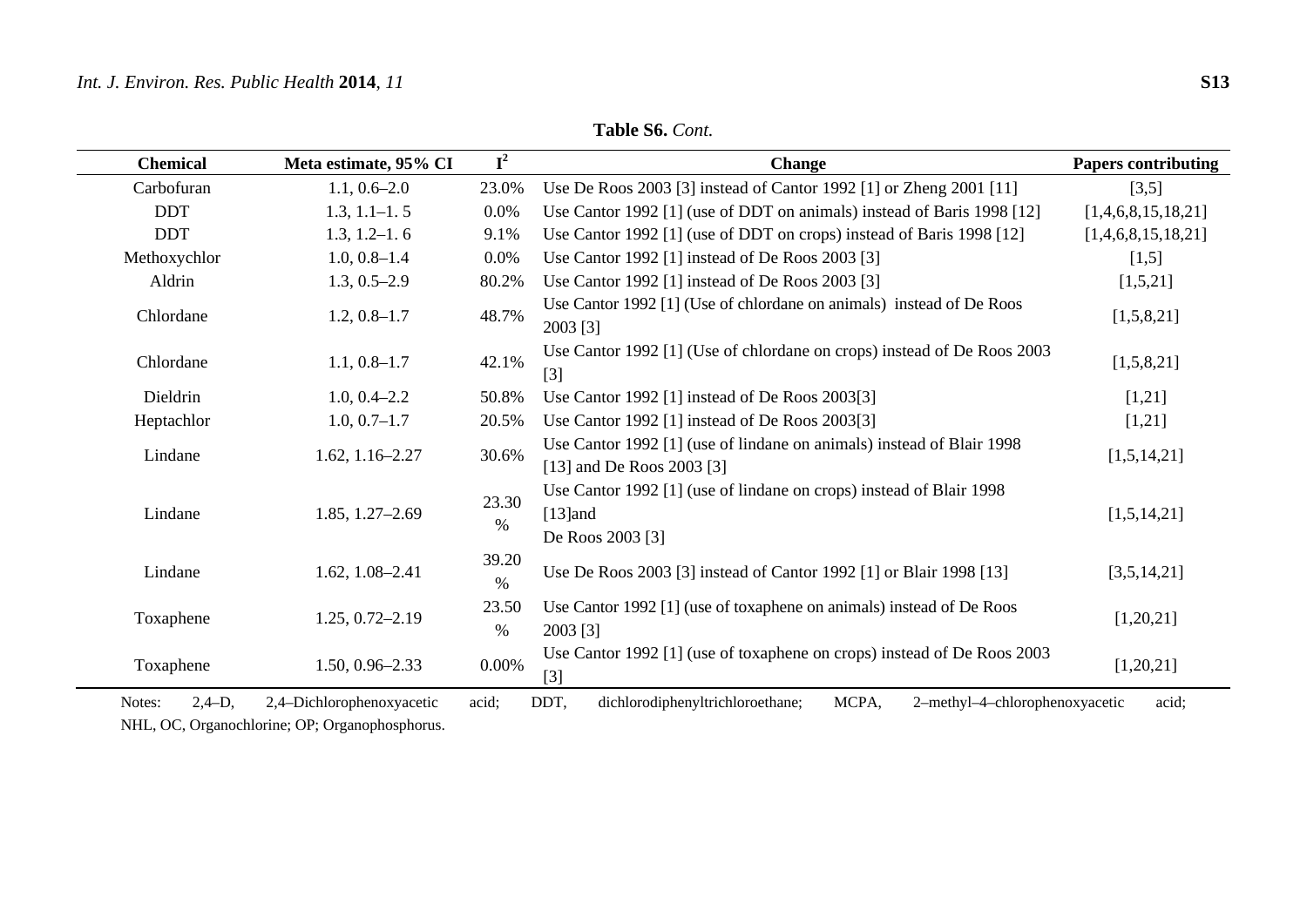## **References**

- 1. Cantor, K.P.; Blair, A.; Everett, G.; Gibson, R.; Burmeister, L.F.; Brown, L.M.; Schuman, L.; Dick, F.R. Pesticides and other agricultural risk factors for non-Hodgkin's lymphoma among men in Iowa and Minnesota. *Cancer Res.* **1992**, *52*, 2447–2455.
- 2. Hoar, S.K.; Blair, A.; Holmes, F.F.; Boysen, C.D.; Robel, R.J.; Hoover, R.; Fraumeni, J.F., Jr. Agricultural herbicide use and risk of lymphoma and soft-tissue sarcoma. *JAMA* **1986**, 256, 1141–1147.
- 3. De Roos, A.J.; Zahm, S.H.; Cantor, K.P.; Weisenburger, D.D.; Holmes, F.F.; Burmeister, L.F.; Blair, A. Integrative assessment of multiple pesticides as risk factors for non-Hodgkin's lymphoma among men. *Occup. Environ. Med.* **2003**, *60*, doi:10.1136/oem.60.9.e11.
- 4. Hardell, L.; Eriksson, M.; Nordstrom, M. Exposure to pesticides as risk factor for non-Hodgkin's lymphoma and hairy cell leukemia: Pooled analysis of two Swedish case-control studies. *Leuk. Lymphoma* **2002**, *43*, 1043–1049.
- 5. McDuffie, H.H.; Pahwa, P.; McLaughlin, J.R.; Spinelli, J.J.; Fincham, S.; Dosman, J.A.; Robson, D.; Skinnider, L.F.; Choi, N.W. Non-Hodgkin's lymphoma and specific pesticide exposures in men: Cross-Canada study of pesticides and health. *Cancer Epidemiol. Biomark. Prev.* **2001**, *10*, 1155–1163.
- 6. Pahwa, M.; Harris, S.A.; Hohenadel, K.; McLaughlin, J.R.; Spinelli, J.J.; Pahwa, P.; Dosman, J.A.; Blair, A. Pesticide use, immunologic conditions, and risk of non-Hodgkin lymphoma in Canadian men in six provinces. *Int. J. Cancer* **2012**, *131*, 2650–2659.
- 7. Pearce, N.E.; Sheppard, R.A.; Smith, A.H.; Teague, C.A. Non-Hodgkin's lymphoma and farming: An expanded case-control study. *Int. J. Cancer* **1987**, *39*, 155–161.
- 8. Woods, J.S.; Polissar, L.; Severson, R.K.; Heuser, L.S.; Kulander, B.G. Soft tissue sarcoma and non-Hodgkin's lymphoma in relation to phenoxyherbicide and chlorinated phenol exposure in western Washington. *J. Natl. Cancer Inst.* **1987**, *78*, 899–910
- 9. Zahm, S.H.; Weisenburger, D.D.; Babbitt, P.A.; Saal, R.C.; Vaught, J.B.; Cantor, K.P.; Blair, A. A case-control study of non-Hodgkin's lymphoma and the herbicide 2,4-dichlorophenoxyacetic acid (2,4-D) in eastern Nebraska. *Epidemiology* **1990**, *1*, 349–356.
- 10. Waddell, B.L.; Zahm, S.H.; Baris, D.; Weisenburger, D.D.; Holmes, F.; Burmeister, L.F.; Cantor, K.P.; Blair, A. Agricultural use of organophosphate pesticides and the risk of non-Hodgkin's lymphoma among male farmers (United States). *Cancer Cause. Control* **2001**, *12*, 509–517.
- 11. Zheng, T.; Zahm, S.H.; Cantor, K.P.; Weisenburger, D.D.; Zhang, Y.; Blair, A. Agricultural exposure to carbamate pesticides and risk of non-Hodgkin lymphoma. *J. Occup. Environ. Med.* **2001**, *43*, 641–649.
- 12. Baris, D.; Zahm, S.H.; Cantor, K.P.; Blair, A. Agricultural use of DDT and risk of non-Hodgkin's lymphoma: Pooled analysis of three case-control studies in the United States. *Occup. Environ. Med.*  **1998**, *55*, 522–527.
- 13. Blair, A.; Cantor, K.P.; Zahm, S.H. Non-hodgkin's lymphoma and agricultural use of the insecticide lindane. *Amer. J. Ind. Med.* **1998**, *33*, 82–87.
- 14. Rafnsson, V. Risk of non-Hodgkin's lymphoma and exposure to hexachlorocyclohexane, a nested case-control study. *Eur. J. Cancer* **2006**, *42*, 2781–2785.